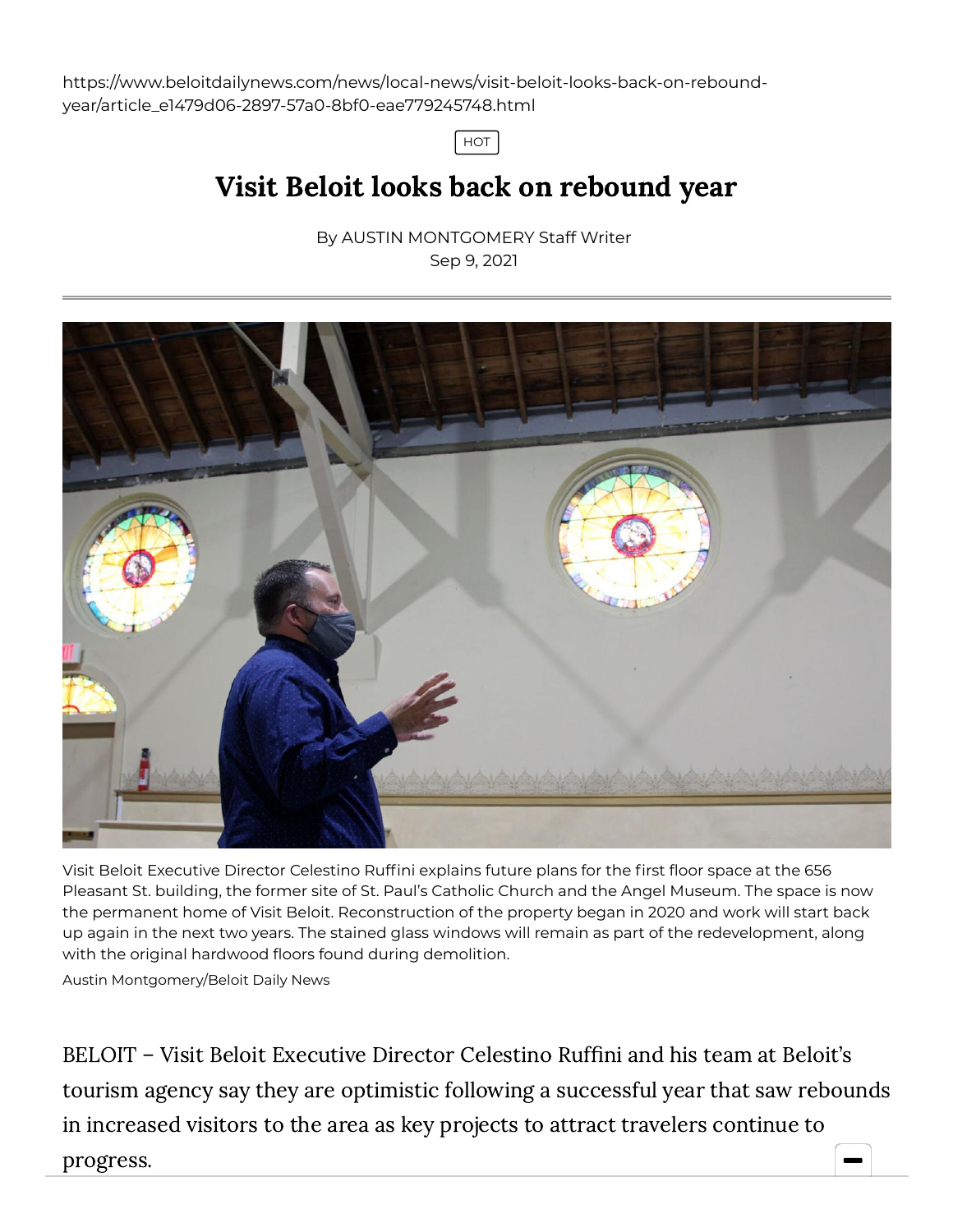In 2020, Visit Beloit spent the entire year assisting businesses in the city's tourism sector pick up the pieces following lockdowns due to the pandemic. But in 2021, Ruffini said the organization saw a steady rebound in the number of visitors, hotel stays and increased business travel.

"The biggest difference between 2020 and this year have been businesses opening up again," Ruffini said.

A key indicator of the rebound has been Visit Beloit's tracking of the total number of ongoing and special events planned in the area, with the upcoming weekend to feature nearly 50 events compared to just three months ago when only a dozen events were being held on an average weekend.

Business travel has also slowly grown back that's supplemented gaps between weekends. The increase in business travel has also spurred hotel occupancy to rise, Ruffini noted.

"There's continued demand locally and visitors are coming into the area at rates similar to 2019," Ruffini added.

At the welcome center at the interstate, Ruffini said the center had seen just shy of 13,000 visitors this summer, bringing the total number of visitors to the center to around 46,000 this year.